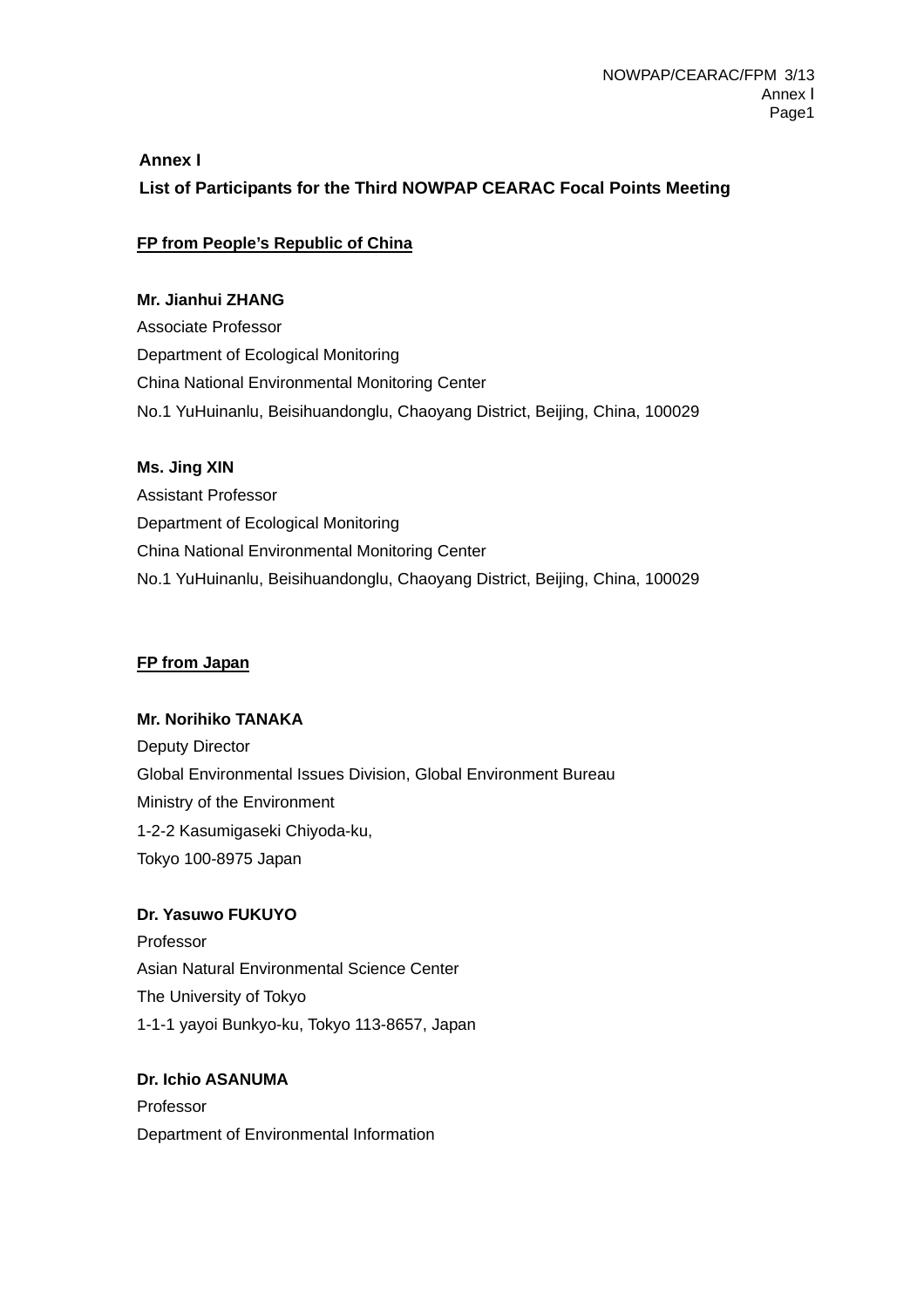Tokyo University of Information Sciences 1200-2 Yato, Wakaba-ku, Chiba 265-8501, Japan

#### **FP from Republic of Korea**

**Dr. Hee-Gu CHOI**  Senior Researcher Marine Conservation Division, Marine Policy Bureau Ministry of Maritime Affairs & Fisheries 140-2 Gye-dong, Jongno-gu, Seoul 110-793 Korea

#### **Dr. Dong-Beom YANG**

Principal Research Scientist Marine Environment and Climate Change Laboratory Korea Ocean research and Development Institute Ansan P.O. Box 29, Seoul, 425-600 Korea

## **FP from Russian Federation**

#### **Dr. Vladimir SHULKIN**

Head, Laboratory of Geochemistry Pacific Geographical Institute Far Eastern Branch, Russian Academy of Sciences 7 Radio St., Vladivostok 690041 Russian Federation

#### **Mr. Denis V. DARKIN**

 Researcher, Satellite Oceanography Department V.I. Il'ichev Pacific Oceanological Institute Far Eastern Branch, Russian Academy of Sciences 43 Baltiyskaya St. 690041 Vladivostok, Russia Note:on behalf of Dr. Leonid MITNIK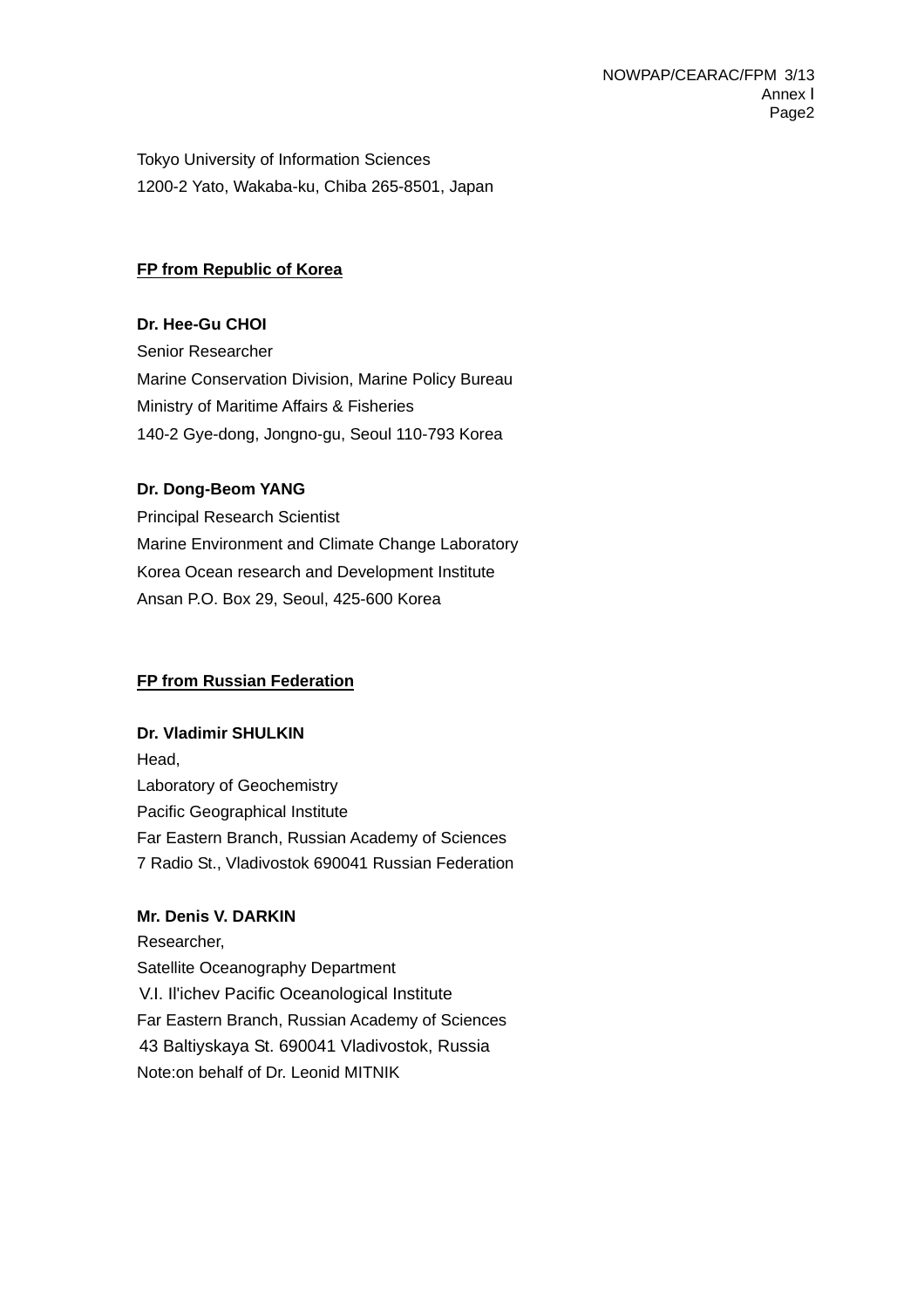# **NOWPAP Regional Coordinating Unit(RCU)**

#### **Dr. Alexander TKALIN**

NOWPAP Coordinator 5-5 Ushijimashin-machi,Toyama City 930-0856,Japan

**Mr. Norio BABA**  Administration Officer

5-5 Ushijimahi-machi, Toyama City 930-0856, Japan

# **RAC Representatives**

## **Ms. Tong AN**

Senior consultant NOWPAP DINRAC Data and Information Network Regional Activity Centre No.1 Yuhuinanlu, Chaoyang District, Beijing, 100029, People's Republic of China

## **Dr. Jeong-Hwan OH**

Senior Consultant NOWPAP MERRAC Marine Environmental Emergency Preparedness and Response Regional Activity Centre P.O.Box 23, Yuseong, Daejeon, 305-600, Republic of Korea

# **Dr. Svetlana KOZHENKOVA**

Researcher NOWPAP POMRAC Pollution Monitoring Regional Activity Centre Pacific Geographical Institutre Far Eastern Branch, Russian Academy of Sciences 7 Radio St., Vladivostok 690041 Russian Federation